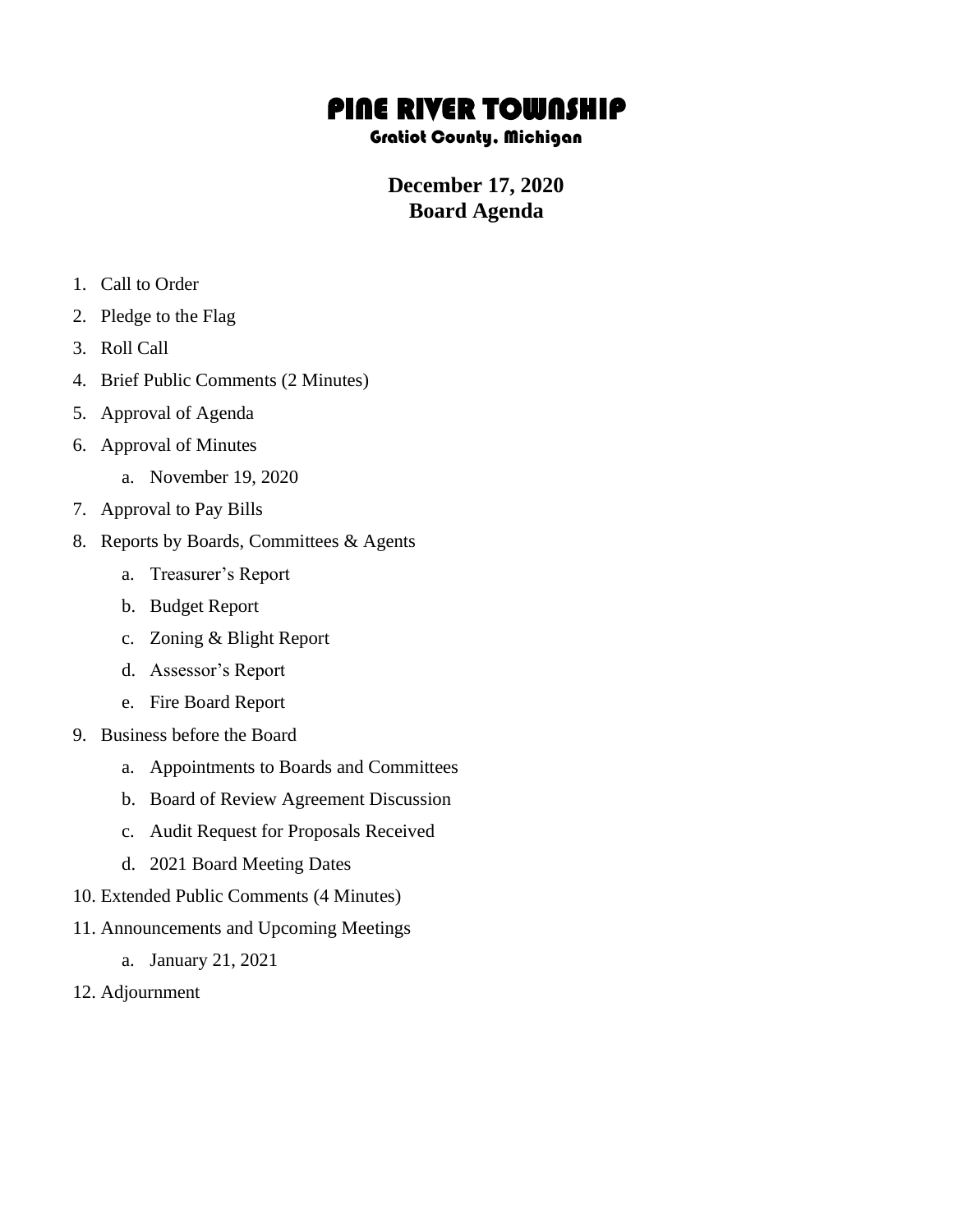## **MINUTES OF THE PINE RIVER TOWNSHIP BOARD MONTHLY MEETING DECEMBER 17, 2020**

- 1) The regular monthly meeting of the Pine River Township Board was called to order at 7:16 P.M. by Supervisor Beeson via Zoom.
- 2) Pledge the flag: The board and the public said the pledge to the flag.
- 3) Roll Call: Baker: present, Best: present, Moeggenborg: present, Beeson: present, Whitmore: present. (5) Board members present, (0) absent.
- 4) Brief Public comments (2 minutes):
	- a) None.
- 5) Approve the Agenda:
	- a) Motion by Moeggenborg: second by Best: to approve the agenda with addition of 9e. All present board members approved. Motion carried 5-0.
- 6) Approve the Minutes:
	- a) Motion by Moeggenborg: second by Best: to approve the Regular Meeting Minutes of November 19, 2020, as presented. All present board members approved. Motion carried 5-0.
- 7) Approval to Pay Bills:
	- a) Motion made by Moeggenborg: second by Baker: to pay bills as presented in the amount of \$24,546.94. All present board members approved. Motion carried 5-0.
- 8) Reports by Boards, Committees & Agents
	- a) Treasurers Report on file.
	- b) Budget Report Discussion: report placed on file.
	- c) Zoning & Blight Officer report on file.
	- d) Assessor Report Board of Review met via Zoom, finished new construction review, reports are ready for 2021
	- e) Fire Services no report other than new Fire Chief is Bill Coty
- 9) Business before the Board
	- a) Appointment to Boards

i) Motion made by Baker: support by Moeggenborg: to approve the appointment of Lee Aldrich, Pam Munderloh and Jim Monroe to Board of Review with term ending December 2022. All present board members approved. Motion carried 5-0.

ii) Motion made by Moeggenborg: support by Baker: to approve the appointment of Dean O'Boyle and Brent Moeggenborg to the Planning Commission with term ending December 2023. All present board members approved. Motion carried 5-0.

iii) Motion made by Best: support by Baker: to approve the appointment of Jason Biehl to the Zoning Board of Appeals with term ending December 2023. All present board members approved. Motion carried 5-0.